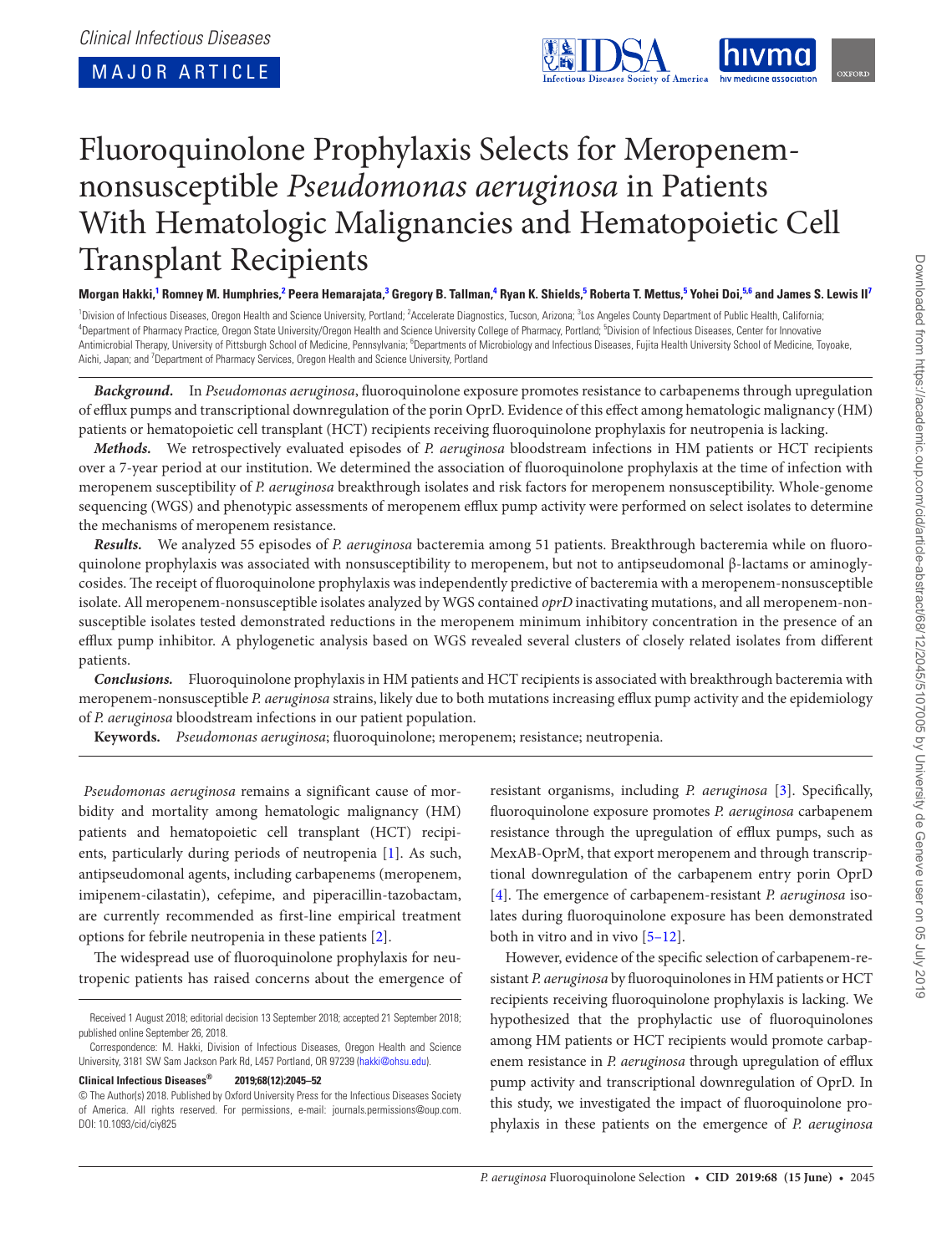isolates resistant to meropenem, and we characterized the mechanistic basis of meropenem resistance in selected isolates.

## **METHODS**

#### **Clinical and Microbiological Data**

We conducted a retrospective review of *P. aeruginosa* bloodstream infections in adult (age ≥18 years) HM patients and HCT recipients at Oregon Health and Science University (OHSU) occurring between 1 January 2012 and 31 March 2018. Most HM and HCT patients at OHSU are cared for on a closed, 30-bed ward dedicated to these patients. There are approximately 500 admissions to this ward each year. The study was approved by the OHSU Institutional Review Board.

All cases were identified from the review of blood culture data stored in OHSU's infection control database. Clinical information, including age, underlying diseases, gender, HCT type, antibiotic exposures within 90 days of bacteremia, date of hospital admission and prior hospitalizations, and absolute neutrophil count (ANC) were obtained from the electronic medical record.

The results of antimicrobial susceptibility testing, performed as part of routine clinical care by the OHSU microbiology laboratory using VITEK2 (bioMérieux, Durham, NC), were obtained by electronic medical record review. Results for cefepime, ceftazidime, meropenem, ciprofloxacin, piperacillin-tazobactam, gentamicin, and tobramycin were reported as susceptible, resistant, or intermediate, according to Clinical and Laboratory Standards Institute (CLSI) guidelines [13]; breakpoints for these antibiotics did not change during the study period [14]. Additional minimum inhibitory concentration (MIC) determinations for *P. aeruginosa* isolates submitted for whole-genome sequencing (WGS) were performed by broth microdilution (BMD) in cation-adjusted Mueller Hinton broth, according to CLSI standards [15], using panels prepared at the University of California, Los Angeles, and the University of Pittsburgh.

## **Neutropenic Prophylaxis**

Fluoroquinolone prophylaxis, using levofloxacin at 500 mg orally or intravenously every 24 hours (or adjusted for renal dysfunction), was administered during periods of neutropenia  $(ANC < 500$  cells/mm<sup>3</sup>), except when contraindicated due to allergy, severe intolerance, or other medical reason(s), at the discretion of the primary team. When a fluoroquinolone could not be used, another agent or no prophylaxis was used, at the discretion of the medical team.

## **Definitions**

Breakthrough bacteremia was defined as the isolation of *P. aeruginosa* from a blood culture obtained after at least 3 doses of levofloxacin or after 72 hours of another prophylactic agent when levofloxacin was not used. Patients and the respective

isolates were included twice in the analysis only if they experienced a second episode of bacteremia at least 90 days after the initial episode. Infections were considered hospital-associated if the bacteremia occurred ≥3 days following admission to OHSU or ≤14 days following discharge from OHSU [11]. Isolates reported as intermediate or resistant were considered nonsusceptible.

## **Whole-genome Sequencing**

Genomic DNA from available clinical isolates was prepared using a DNA Tissue Kit (QIAGEN, Valencia, CA). DNA libraries were created using the Nextera XT DNA kit (Illumina, San Diego, CA) and sequencing was performed on an Illumina MiSeq platform (MiSeq Reagent Kit v3; 600 cycle). Illumina reads underwent adapter and quality trimming on the BaseSpace Onsite Server (Illumina, San Diego, CA) and were assembled *de novo* using the SPAdes pipeline [16] and PATRIC [17] into larger contigs, which were annotated using RAST [18] and PATRIC. To determine relatedness between isolates, a phylogenetic tree was created using FastTree 2 [19] and visualized using FigTree 1.4.3. The sequence type (ST) of each isolate was determined using a multilocus sequence type 1.8 server and PAst 1.0 [20]. The sequences of clinical isolates were compared to reference strain *P. aeruginosa* PAO1 (GenBank sequence AE004091.2).

#### **Analysis of Efflux Pump Activity**

Representative clinical isolates submitted for WGS were selected for phenotypic analysis of efflux pump activity based on the results of WGS, phylogenetic analysis, and meropenem susceptibility. Fresh clinical isolates and *P. aeruginosa* American Type Culture Collection (ATCC) 27853 (used as a control strain) were prepared on the day of the experiment for a 0.5 McFarland solution, which was then diluted into Cation-Adjusted Mueller Hinton II Broth (CA-MHB, Remel, Thermo Fisher Scientific, Lenexa, KS) according to CLSI standards. Meropenem (Ark-Pharm, Inc.) was prepared in CA-MHB and the efflux inhibitor phenyl-arginine-β-naphthylamide (PAβN, Sigma-Aldrich; 100 mg/L in CA-MHB) was added. A plate with no PAβN was prepared simultaneously for comparison. The plates were incubated overnight at 35°C and examined the next day for visible cell pellets or turbidity. Meropenem MICs in these experiments were determined by Etest (bioMérieux) using cation-adjusted Mueller-Hinton II agar (Remel).

#### **Statistical Methods**

All analyses were performed using Fisher's exact 2-tailed test or logistic regression analysis (SPSSv24, IBM Corp.).

# RESULTS

## **Patient Characteristics**

There were 55 episodes of *P. aeruginosa* bacteremia among 51 patients included in the analysis. There were 4 patients that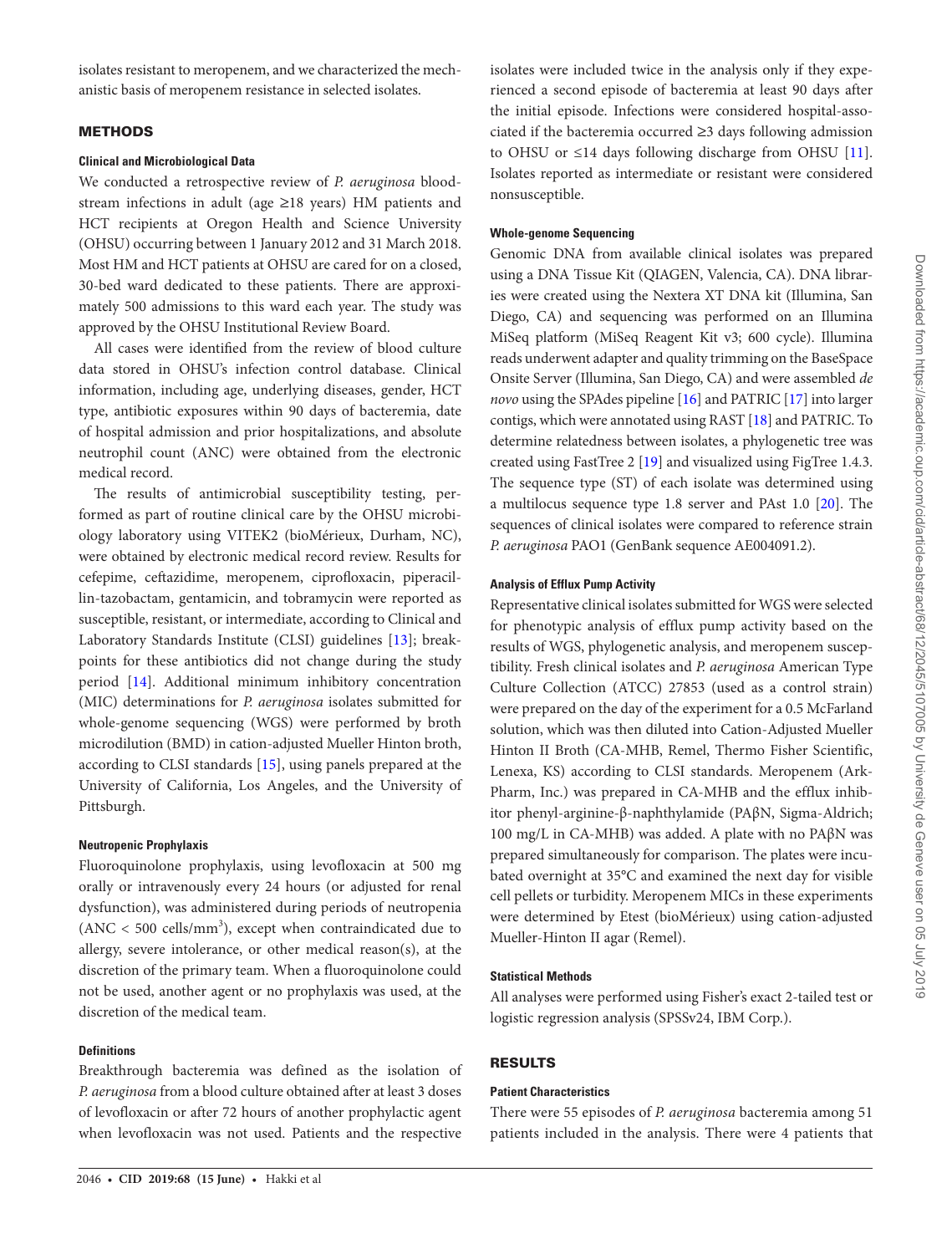each had 2 episodes, occurring 115, 379, 180, and 99 days apart, which were included in the analysis; in each case, the susceptibility pattern of the second isolate differed from that of the first. There were 26 (47.3%) episodes that occurred during fluoroquinolone prophylaxis (25 levofloxacin, 1 moxifloxacin) and 29 (52.7%) in the absence of fluoroquinolone prophylaxis. Among the 29 that occurred in the absence of fluoroquinolone prophylaxis, 21 occurred in the absence of any concurrent antibiotic use and 8 occurred during receipt of another antibiotic (amoxicillin-clavulanate, n = 3; cefpodoxime, n = 2; trimethoprim-sulfamethoxazole, n = 1; cefepime,  $n = 1$ ; cefazolin,  $n = 1$ ). The median number of fluoroquinolone doses administered prior to bacteremia was 9 (range, 3–43). Patient characteristics by antibacterial therapy at the time of bacteremia are shown in Table 1. There were no significant differences in patient age, gender, or receipt of HCT between the 2 groups. Neutropenia was more common in the group receiving fluoroquinolone prophylaxis at the time of bacteremia. Of the 3 patients receiving fluoroquinolone prophylaxis at the time of bacteremia who were not neutropenic, 2 were receiving prophylaxis in the setting of acute graft-versus-host disease of the gastrointestinal tract, and 1 had not yet discontinued prophylaxis with ANC recovery following a period of neutropenia.

#### **Table 1. Patient Characteristics According to Antibiotic Use at the Time of Bacteremia**

| Characteristic                         | $FO (n = 26)$            | Non-FQ or None<br>$(n = 29)$ | $P$ Value       |
|----------------------------------------|--------------------------|------------------------------|-----------------|
| Age, y, median<br>(range) <sup>a</sup> | $61(25-72)$              | 60 (21-78)                   | > 0.5           |
| Gender <sup>b</sup>                    |                          |                              |                 |
| Male                                   | 17 (68)                  | 17 (63)                      | > 0.5           |
| Female                                 | 8 (32)                   | 10(27)                       |                 |
| Underlying disease <sup>b</sup>        |                          |                              |                 |
| AML                                    | 16 (64)                  | 11(40.7)                     | $> 0.5^{\circ}$ |
| <b>MDS</b>                             | $\Omega$                 | 5(18.5)                      |                 |
| <b>ALL</b>                             | 3(12)                    | 6(22.2)                      |                 |
| Other                                  | $6^{d}$ (24)             | $5^e$ (18.5)                 |                 |
| ANC $\leq 500/mm^{3a}$                 |                          |                              |                 |
| Yes                                    | 23 (88.5)                | 15(51.7)                     | .004            |
| No                                     | 3(11.5)                  | 14 (48.3)                    |                 |
| $HCT^a$                                |                          |                              |                 |
| Yes                                    | $12^{\mathrm{f}}$ (46.1) | $179$ (58.6)                 | $\cdot$         |
| <b>No</b>                              | 14 (53.9)                | 12(41.4)                     |                 |

Data are presented as n (%) unless otherwise indicated.

Abbreviations: ALL, acute lymphoblastic leukemia; AML, acute myelogenous leukemia; ANC, absolute neutrophil count; FQ, fluoroquinolone; HCT, hematopoietic cell transplant; MDS, myelodysplastic syndrome.

<sup>a</sup>All bacteremic events.

<sup>b</sup>Unique patients per category of antibiotic use at time of bacteremia.

c AML + MDS vs others.

<sup>d</sup>Consisted of 2 lymphoma, 3 mutiple myeloma, and 1 aplastic anemia cases.

<sup>e</sup>Consisted of 3 lymphoma and 2 chronic lymphocytic leukemia cases.

f Consisted of 9 allogeneic and 3 autologous cases.

<sup>9</sup> Consisted of 16 allogeneic and 1 autologous cases.

#### **Impact of Fluoroquinolone Prophylaxis on Meropenem Susceptibility Among Breakthrough Isolates**

The results of susceptibility testing according to antibiotic use at the time of bacteremia are shown in Table 2. None of the fluoroquinolone-breakthrough *P. aeruginosa* isolates were susceptible to ciprofloxacin, compared to 21 of 29 (72.4%) of isolates among patients receiving non-fluoroquinolone/ no-antibiotic (*P* < .0001). Only 4 of 26 (15.4%) fluoroquinolone-breakthrough *P. aeruginosa* isolates were susceptible to meropenem, compared to 21 of 29 (72.4%) among patients receiving non-fluoroquinolone/no- antibiotic (*P* < .0001). Of the 22 meropenem-nonsusceptible, fluoroquinolone-breakthrough *P. aeruginosa* isolates, 17 (77.3%) were classified as meropenem-resistant and 5 (22.7%) were meropenem-intermediate. Imipenem susceptibility testing was not routinely performed, although MICs were determined for isolates submitted for WGS (Supplementary Table 1). In contrast to meropenem, there were no significant differences in susceptibilities to other antibiotics tested between the 2 groups. Limiting this analysis to those who were neutropenic at the time of bacteremia did not change these results (data not shown).

### **Risk Factors for Bacteremia With Meropenem-nonsusceptible** *P. aeruginosa* **Isolates**

Risk factors for bacteremia with a meropenem-nonsusceptible *P. aeruginosa* isolate were chosen for analysis based on previously published work [10, 11, 21] and biologic plausibility. On univariate analysis, fluoroquinolone breakthrough and hospital-associated infections were the only factors associated with isolation of a meropenem-nonsusceptible *P. aeruginosa* bloodstream isolate (Table 3). Notably, only 10 episodes (18.2%) were preceded by meropenem exposure (median doses = 22, range 3–177) within 90 days of bacteremia; no patient received imipenem or doripenem. In a multivariate analysis incorporating fluoroquinolone breakthroughs and hospital-associated

### **Table 2. Susceptibility of** *Pseudomonas aeruginosa* **Isolates According to Antibiotic Use at Time of Bacteremia**

|               | Antibiotic                     |                               |           |  |
|---------------|--------------------------------|-------------------------------|-----------|--|
|               | $FO (n = 26)$                  | Non-FO or None<br>$(n = 29)$  |           |  |
| Antibiotic    | Susceptible isolates,<br>n (%) | Susceptible isolates,<br>n(%) | $P$ Value |  |
| Ciprofloxacin | $\Omega$                       | 21(72.4)                      | < .0001   |  |
| Meropenem     | 4(15.4)                        | 21(72.4)                      | < .0001   |  |
| Cefepime      | 21 (80.8)                      | 26 (89.6)                     | .4        |  |
| Ceftazidime   | 19 (73.1)                      | 25 (86.2)                     | .3        |  |
| Gentamicin    | 21 (80.8)                      | 28 (96.5)                     | .1        |  |
| PЛ            | 19 (73.1)                      | 25 (86.2)                     | .3        |  |
| Tobramycin    | 25(96.1)                       | 29 (100)                      | .5        |  |

Abbreviations: FQ, fluoroquinolone; P/T, piperacillin-tazobactam.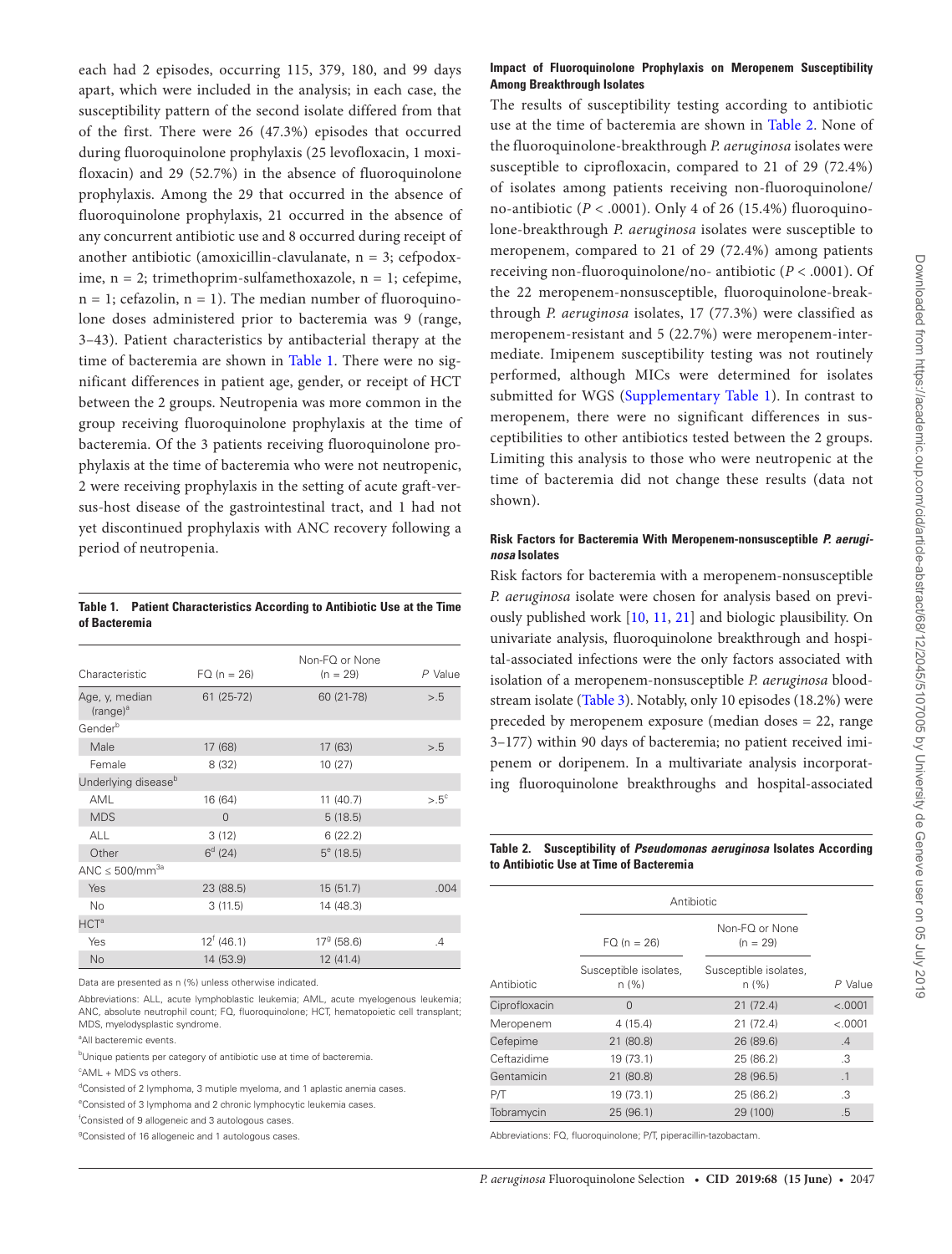infections, only fluoroquinolone breakthroughs (*P* = .001; odds ratio 11.3, 95% confidence interval 3.1–50.6) were independently predictive of meropenem-nonsusceptibility.

## **Analysis of Genetic Relatedness and Meropenem Resistance Determinants by Whole-genome Sequencing**

In order to elucidate the mechanisms of resistance to meropenem among *P. aeruginosa* isolates in our study population, WGS of 23 isolates obtained between October 2016 and March 2018 was performed. Average WGS coverage was between 16X-25X. MICs of the sequenced isolates to various antibiotics are shown in Supplementary Table 1.

First, a single-nucleotide–variation analysis was performed to determine the degree of genetic relatedness among the sequenced isolates. There were 2 pairs of isolates, obtained from 2 different patients (isolates 4 and 7 from 1 patient obtained 27 days apart, and isolates 10 and 14 from another patient obtained 60 days apart), included in the WGS analysis as controls for assessing genetic relatedness, since the initial and recurrent isolates would be predicted to be closely related [22, 23]. These paired isolates were indeed found to be closely related, and other clusters of closely-related isolates, including ST-111

 $(n = 7, 2 \text{ isolates } [10 \text{ and } 14]$  from the same patient), ST-446  $(n = 4)$ , and ST-281  $(n = 3)$  were also identified (Figure 1 and Table 4). Isolates belonging to the ST-111 and ST-446 clusters comprised 11 of 23 (47.8%) of those analyzed by WGS, but accounted for 76.9% (10 of 13) of the meropenem-nonsusceptible isolates analyzed by WGS.

Importantly, no isolate was found to harbor a carbapenemase gene. Instead, all meropenem-nonsusceptible isolates contained mutations in *oprD* that were predicted to result in a loss of expression of functional OprD, including premature stop codons at amino acids 76, 100, 294, and 328, or frameshift mutations (Table 4); no inactivating *oprD* mutations were found in meropenem-susceptible isolates. No isolate was found to have a functionally significant mutation in *ampC*, *ampR*, *ampD*, or *dacB* (data not shown).

## **Genetic Analysis of Efflux Pump Regulators and Phenotypic Assessment of Meropenem Efflux Pump Activity**

WGS data for each isolate was assessed for mutations in regulators of efflux pumps MexAB-OprM, MexXY-OprM, and MexCD-OprJ, which have been implicated, to various degrees of evidence, in exporting meropenem [24]. MexAB-OprM

|  |  |  | Table 3. Risk Factors for Meropenem-nonsusceptibility Among Pseudomonas aeruginosa Bloodstream Isolates |  |
|--|--|--|---------------------------------------------------------------------------------------------------------|--|
|--|--|--|---------------------------------------------------------------------------------------------------------|--|

| <b>Risk Factor</b>                               | MPM $NS (n = 30)$ | MPM $S(n = 25)$ | P Value | OR (95% CI)       |
|--------------------------------------------------|-------------------|-----------------|---------|-------------------|
| Gender                                           |                   |                 |         |                   |
| Male                                             | 21                | 16              | 0.6     | $1.3(0.4 - 4.1)$  |
| Female                                           | $\mathsf 9$       | $\mathsf{9}$    |         |                   |
| Age, median (range)                              | $61(22 - 73)$     | 63 (21-80)      | 0.5     | <b>ND</b>         |
| FQ breakthrough                                  |                   |                 |         |                   |
| Yes                                              | 22 (73.3)         | 4(16)           | < .0001 | $14.4(4.1 - 62)$  |
| No                                               | 8(26.7)           | 21 (84)         |         |                   |
| <b>HCT</b> recipient                             |                   |                 |         |                   |
| Yes                                              | 17 (56.6)         | 12 (48)         | 0.5     | $1.4(0.5 - 4.3)$  |
| No                                               | 13 (43.4)         | 13 (52)         |         |                   |
| Neutropenia                                      |                   |                 |         |                   |
| Yes                                              | 22 (73.3)         | 16 (64)         | 0.5     | $1.5(0.5-5)$      |
| <b>No</b>                                        | 8(26.7)           | 9(36)           |         |                   |
| CP exposure <sup>a</sup>                         |                   |                 |         |                   |
| Yes                                              | 6(20)             | 4(16)           | 0.7     | $1.2(0.3 - 5.5)$  |
| No                                               | 24 (80)           | 21 (84)         |         |                   |
| Antipseudomonal β-lactam exposure <sup>a,b</sup> |                   |                 |         |                   |
| Yes                                              | 15 (50)           | 9(36)           | 0.3     | $1.8(0.6 - 5.4)$  |
| <b>No</b>                                        | 15(50)            | 16 (64)         |         |                   |
| Hospital-associated infection <sup>c</sup>       |                   |                 |         |                   |
| Yes                                              | 27 (90)           | 15 (60)         | 0.01    | $6(1.6 - 30)$     |
| No                                               | 3(10)             | 10(40)          |         |                   |
| ICU stay <sup>d</sup>                            |                   |                 |         |                   |
| Yes                                              | 3(10)             | 1(4)            | 0.6     | $2.7(0.3 - 27.4)$ |
| <b>No</b>                                        | 27 (90)           | 24 (96)         |         |                   |

Abbreviations: CI, confidence interval; CP, carbapenem; FQ, fluoroquinolone; HCT, hematopoietic cell transplant; ICU, intensive care unit; MPM, meropenem; ND, not determined; NS, nonsusceptible; OHSU, Oregon Health and Science University; OR, odds ratio; S, susceptible.

<sup>a</sup>Measured as ≥1 dose within 90 days of bacteremia.

<sup>b</sup>Includes ceftazidime, cefepime, and piperacillin-tazobactam.

c Defined as an infection occuring ≥3 days following OHSU admission or ≤14 days after OHSU discharge.

<sup>d</sup>At least 24 hours in a medical or surgical ICU within 90 days prior to bacteremic episode.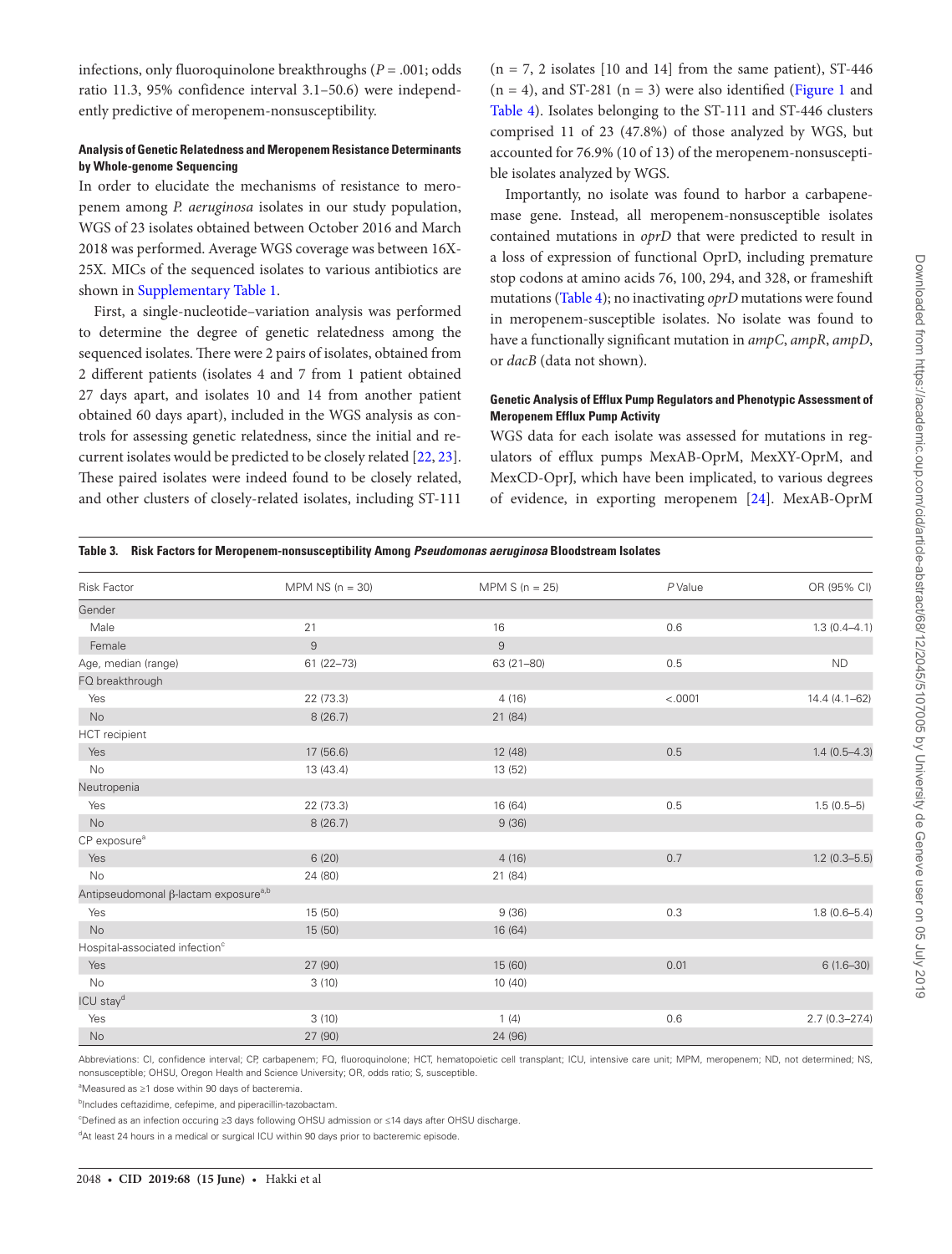expression is negatively regulated by *mexR*, *nalC*, and *nalD* [25]. Functionally-insignificant polymorphisms in *mexR* (V126E and V132A) and *nalC* (G71E and S209R) were common (Table 4) [26, 27]. Mutations in *nalC* that were limited to meropenem-nonsusceptible isolates but of unclear functional significance included A145V (ST-446 isolates 9, 11, 20, and 23) [22, 28, 29], a premature stop codon at amino acid 115 (V115X, isolate 16), and D79E (isolate 21). A previously-undescribed mutation in *nalD* (L62P) was present in 1 meropenem-nonsusceptible isolate (isolate 21).

Amino-terminal frameshift (isolates 5, 6, 13, and 16) or deletion (isolates 10, 12, and 14) mutations in the MexXY-OprM– negative regulator *mexZ* were present in all ST-111 isolates. Additional mutations in *mexZ*, previously described and of unclear significance, included L128M and L138R [29, 30]. No mutations in NfxB, the regulator of MexCD-OprJ, were found.

A phenotypic assessment of meropenem efflux pump activity was performed on a subset of the sequenced clinical isolates

using the efflux pump inhibitor PA $\beta$ N (100 mg/L) [31, 32]. Importantly, no decrease in the meropenem MIC was observed for the meropenem-susceptible isolates 1 and 2 or the ATCC control strain, indicating the lack of an efflux pump–independent effect of PAβN on meropenem activity (Table 5). In contrast, all meropenem-nonsusceptible isolates demonstrated 2- to 8-fold reductions in meropenem MICs with the addition of PAβN. Notably, isolates 3 and 11 contained no functionally-significant mutations in any efflux pump regulator analyzed, indicating that efflux pump activity may not be accurately predicted by the genotypic analysis performed.

## **DISCUSSION**

We performed this study to test the hypothesis that fluoroquinolone prophylaxis in HM patients and HCT recipients promotes the emergence of meropenem resistance among *P. aeruginosa* by upregulation of efflux pumps, which export meropenem, and transcriptional downregulation of OprD, which limits



**Figure 1.** Single-nucleotide variation analysis of *Pseudomonas aeruginosa* bloodstream clinical isolates selected for whole-genome sequencing using *P. aeruginosa* PAO1 strain (GenBank sequence AE004091.2) as the reference. Isolates 4 and 7 were obtained from the same patient, and isolates 10 and 14 were obtained from another patient.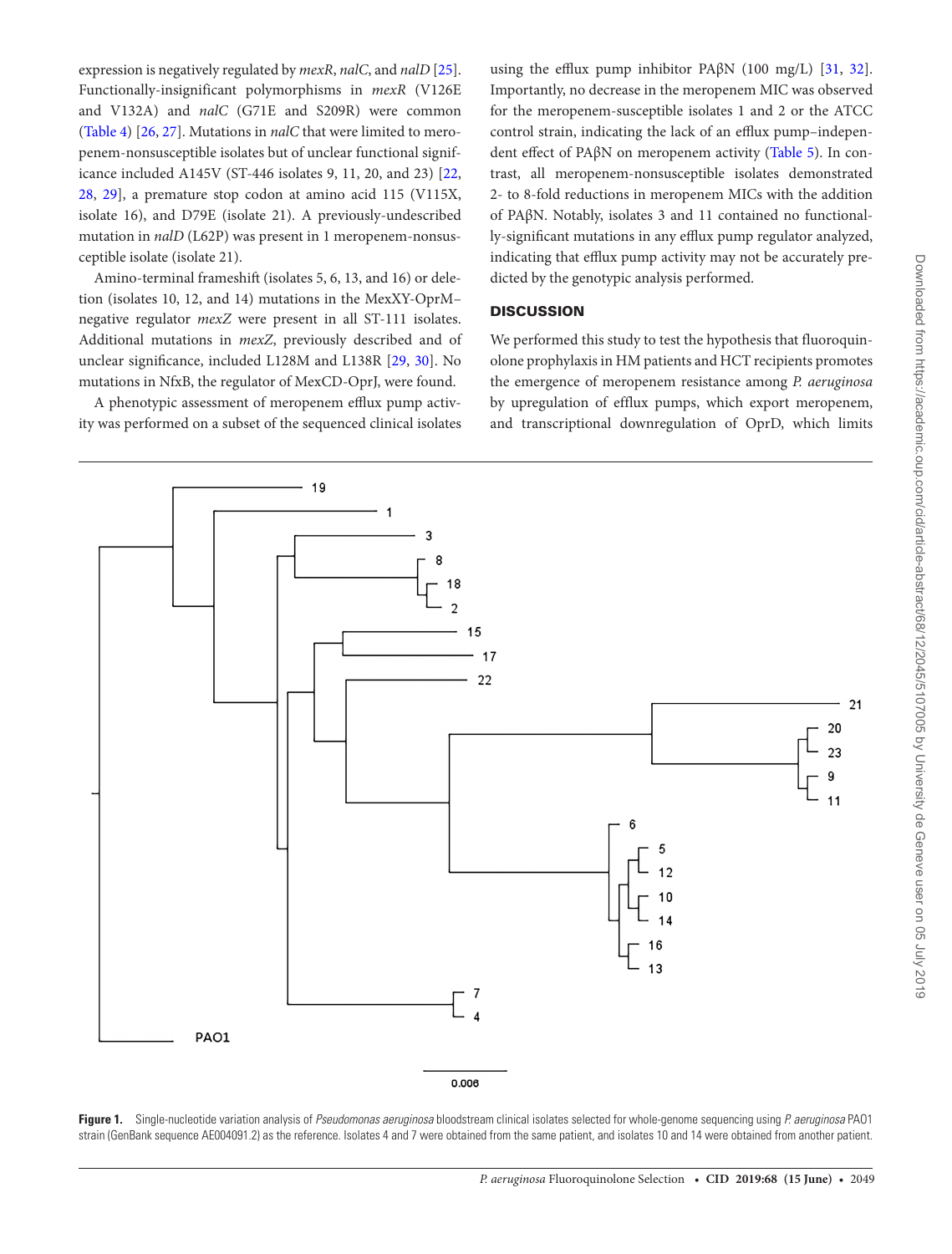| Isolate         | <b>ST</b> | <b>MPM</b><br><b>MIC</b> | MPM Int     | $OprD^a$                 | MexR         | <b>NaIC</b>        | NaID     | MexZ                        | <b>NfxB</b> |
|-----------------|-----------|--------------------------|-------------|--------------------------|--------------|--------------------|----------|-----------------------------|-------------|
|                 | Unknown   | $≤0.25$                  | S           | $\ldots$ .               | $\cdots$     | G71E               | $\cdots$ | $\cdots$                    | $\cdots$    |
| 2               | 281       | $≤0.25$                  | S           | $\dots$                  | $\cdots$     | G71E, S209R        | $\cdots$ | $\cdots$                    | $\cdots$    |
| 3               | 17        | 16                       | $\mathsf R$ | G76ARX                   | $\cdots$     | G71E, S209R        | $\cdots$ | $\cdots$                    | $\cdots$    |
| 4               | 260       | $≤0.25$                  | S           | $\overline{\phantom{a}}$ | $\cdots$     | G71E, S209R        | $\cdots$ | L138R                       | $\ldots$    |
| 5               | 111       | $\overline{4}$           |             | S100X                    | V126E        | G71E               | $\cdots$ | FS <sup>b</sup>             | $\ldots$ .  |
| 6               | 111       | $≤0.25$                  | S           | $\cdots$                 | V126E        | G71E               | $\cdots$ | FS <sup>b</sup>             | $\ldots$    |
| 7               | 260       | $\mathbf{1}$             | S           | $\cdots$                 | $\cdots$     | G71E               | $\cdots$ | <b>L138R</b>                | $\cdots$    |
| 8               | 281       | 0.5                      | S           | $\ldots$ .               | $\cdots$     | G71E, S209R        | $\cdots$ | $\cdots$                    | $\ldots$    |
| 9               | 446       | 8                        | $\mathsf R$ | <b>Y328X</b>             | V126E        | G71E, A145V, S209R | $\cdots$ | $\cdots$                    | $\cdots$    |
| 10              | 111       | 4                        |             | S100X                    | V126E        | G71E               | $\cdots$ | $\Delta$ 1-28 $\textdegree$ | $\ldots$    |
| 11              | 446       | 8                        | R.          | <b>Y328X</b>             | V126E        | G71E, A145V, S209R | $\cdots$ | $\cdots$                    | $\cdots$    |
| 12              | 111       | 4                        |             | S100X                    | V126E        | G71E               | $\cdots$ | $\Delta$ 1-28 $\textdegree$ | $\ldots$    |
| 13              | 111       | $>16$                    | R.          | Y294X                    | V126E        | G71E               | $\cdots$ | FS <sup>b</sup>             | $\cdots$    |
| 14              | 111       | 8                        | R           | S100X                    | V126E        | G71E               | $\cdots$ | $\Delta$ 1-28 $\textdegree$ | $\cdots$    |
| 15              | 291       | 8                        | R.          | FS <sup>d</sup>          | $\cdots$     | G71E, S209R        | $\cdots$ | $\cdots$                    | $\cdots$    |
| 16              | 111       | 32                       | R           | Y294X                    | V126E        | V115X              | $\cdots$ | FS <sup>b</sup>             | $\ldots$    |
| 17 <sup>e</sup> | 27        | <b>ND</b>                | S           | $\cdots$                 | V126E, V132A | G71E, S209R        | $\cdots$ | L128M                       | $\cdots$    |
| 18 <sup>e</sup> | 281       | <b>ND</b>                | S           | $\cdots$                 | $\cdots$     | G71E, S209R        | $\cdots$ | $\cdots$                    | $\ldots$    |
| 19 <sup>e</sup> | Unknown   | <b>ND</b>                | S           | $\cdots$                 | $\cdots$     | G71E               | $\cdots$ | $\cdots$                    | $\cdots$    |
| 20              | 446       | 8                        | R           | Y328X                    | V126E        | G71E, A145V, S209R | .        | $\cdots$                    | $\ldots$    |
| 21              | 308       | 32                       | R.          | FS <sup>f</sup>          | V126E        | G71E, D79E, S209R  | L62P     | <b>NS</b>                   | $\cdots$    |
| 22f             | 132       | <b>ND</b>                | S           | $\dots$                  | $\cdots$     | G71E, S09R         | $\cdots$ | $\cdots$                    | $\cdots$    |
| 23              | 446       | $\overline{4}$           |             | <b>Y328X</b>             | $\cdots$     | G71E, A145V, S209R | $\cdots$ | $\cdots$                    | $\cdots$    |

All mutations are at the amino acid level unless otherwise specified.

Abbreviations: ∆, deletion; FS, frameshift; I, intermediate; Int, interpretation; MIC, minimum inhibitory concentration; MPM, meropenem; ND, not determined; NS, not sequenced; nt, nucleotide; R, resistant; S, susceptible; ST, sequence type; X, stop codon.

<sup>a</sup>Only inactivating mutations (frameshifts, premature stop codons) are listed.

b Deletion of nt 38-47.

c Deletion of nt 1-84.

d Deletion of nt 62-74.

e MPM MICs not determined. Results shown are as reported by Oregon Health and Science University microbiology using VITEK2.

f Insertion of nt GG at position 484.

meropenem entry. We found that fluoroquinolone prophylaxis was, indeed, strongly associated with breakthrough bacteremia with *P. aeruginosa* strains nonsusceptible to meropenem

**Table 5. Effect of Efflux Pump Inhibition on Meropenem Minimum Inhibitory Concentrations for Select** *Pseudomonas aeruginosa* **Isolates**

|                | MIC (mg/L)     |                |
|----------------|----------------|----------------|
| Isolate        | $PA\beta N-$   | $PA\beta N+$   |
| <b>ATCC</b>    | 0.5            | 1              |
| 1              | 1              | $\overline{2}$ |
| $\overline{2}$ | 0.25           | $\overline{2}$ |
| 3              | 32             | 8              |
| 5              | 8              | $\overline{4}$ |
| 9              | $\overline{4}$ | $\overline{2}$ |
| 10             | $\overline{4}$ | $\overline{2}$ |
| 11             | 32             | $\overline{4}$ |
| 12             | $\overline{4}$ | $\overline{2}$ |
| 13             | 32             | 16             |
| 16             | 32             | $\overline{4}$ |

Abbreviations: ATCC, American Type Culture Collection; MIC, minimum inhibitory concentration; PAβN, phenyl-arginine-β-naphthylamide.

2050 • **CID 2019:68 (15 June)** • Hakki et al

but not consistently nonsusceptible to other antipseudomonal antibiotics. However, our findings suggest that the selection of meropenem-nonsusceptible *P. aeruginosa* isolates during fluoroquinolone prophylaxis may be due not only to the induction of cross-resistance mechanisms, but may be further influenced by the epidemiology of *P. aeruginosa* bloodstream infections at our center.

We found evidence of increased efflux activity in all of the meropenem-nonsusceptible isolates tested. The specific pump(s) that is (are) upregulated to promote meropenem efflux remains to be determined. MexAB-OprM has been most consistently associated with meropenem export [25], and it is upregulation of MexAB-OprM that has been demonstrated to promote meropenem resistance as a result of fluoroquinolone exposure in vitro [7]. Although only 1 isolate sequenced by WGS (isolate 16) possessed an inactivating mutation in 1 of the MexAB-OprM negative regulators (*nalC* V115X), it is not clear that increased MexAB-OprM expression and activity can be accurately predicted from our genotypic analysis, since isolates 3 and 11 demonstrated consistent reductions in meropenem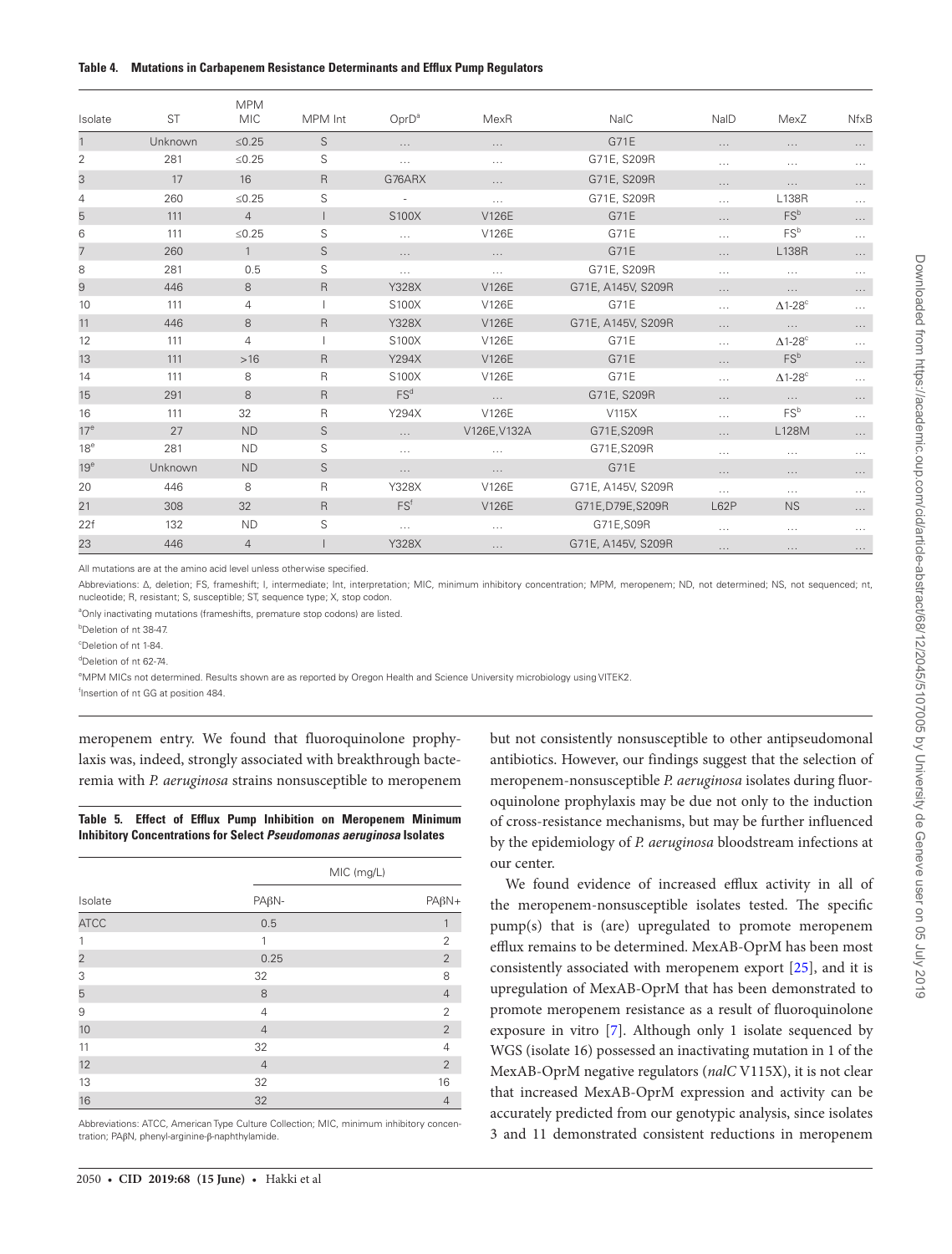MICs in the presence of PAβN, despite having no known relevant mutations in any efflux pump regulator analyzed. Inactivating frameshift and amino-terminal deletion mutations in the MexXY-OprM–negative regulator *mexZ* among ST-111 cluster isolates suggest that this efflux pump may be upregulated, although its activity on meropenem has not been as conclusively documented as that of MexAB-OprM [33]. Direct quantitative analysis of MexAB-OprM expression and other candidate efflux pumps will be required to determine their contributory role in resistance to meropenem in these isolates.

We also found that all meropenem-nonsusceptible isolates analyzed by WGS contained inactivating mutations in *oprD,* rendering any fluoroquinolone-induced transcriptional downregulation of *oprD* irrelevant in terms of meropenem activity. This was a surprising finding, since *oprD* mutations generally arise under carbapenem–selected pressure rather than fluoroquinolone–selective pressure [4]. Only 1 of 13 (7.7%) meropenem-nonsusceptible isolates found to contain an *oprD* inactivating mutation by WGS was obtained following meropenem exposure within 90 days, and overall only 6 of 30 (20%) meropenem-nonsusceptible isolates in the entire study were obtained following meropenem exposure within 90 days.

The finding of infections with *oprD*-mutant isolates in patients not exposed to carbapenems raises the possibility that these infections may result, in part, from cross-colonization following admission to our HCT/HM unit. Indeed, the phylogenetic analysis of isolates sequenced by WGS revealed several clusters of closely-related isolates, with ST-111 and ST-446 cluster isolates representing 76.9% of meropenem-nonsusceptible isolates sequenced by WGS. Additionally, all infections caused by ST-111 and ST-446 isolates were hospital-associated, reflecting an overall association between hospital-associated infections and meropenem non-susceptibility (Table 3). Whether bacteremia with clonal *P. aeruginosa* strains, indicative of cross-colonization, is common in HCT/HM wards is unclear, since the molecular epidemiology of non-outbreak, invasive *P. aeruginosa* in these patients, and in hospitalized patients in general [34], is poorly understood. Notably, meropenem-nonsusceptible *P. aeruginosa* isolates consistently accounted for approximately 30% of all *P. aeruginosa* bloodstream isolates during each year of this study among the study population, indicating that our results are unlikely to be due to an outbreak of meropenem-nonsusceptible strains in our HCT/HM unit, but probably reflect the long-term persistence of such strains.

Taken together, our findings suggest that both cross-colonization with OprD-deficient *P. aeruginosa* strains and the selection of efflux pump, overexpressing strains during fluoroquinolone prophylaxis ultimately lead to breakthrough infections with isolates resistant to meropenem. Indeed, both the loss of OprD and upregulation of efflux pump activity concurrently are required for meropenem-resistant categorization (MIC  $\geq$  8 µg/mL) [4], which represented the majority (77.3%) of meropenem-nonsusceptible, fluoroquinolone-breakthrough isolates in this study. A sequential analysis of patients' colonizing *P. aeruginosa* strains that were present at the time of admission and over the course of hospitalization prior to and during fluoroquinolone exposure will be informative.

This work represents, to the best of our knowledge, the first evidence that fluoroquinolone prophylaxis in HM patients or HCT recipients is independently predictive of meropenem non-susceptibility among breakthrough *P. aeruginosa* bloodstream isolates. Due in part to antipseudomonal activity, meropenem is currently recommended as a first-line option for the empirical management of febrile neutropenia, based on studies that were mostly performed prior to the routine, widespread use of levofloxacin prophylaxis [2]. Confirmation of our results in larger studies should prompt a reassessment of this recommendation in patients receiving fluoroquinolone prophylaxis.

Our study has important limitations. The single-center nature of this study limits generalizability of our findings to similar patient populations at other centers, especially if our results are, in part, reflective of dominant *P. aeruginosa* strains unique to our HM/HCT ward. The relatively small number of isolates that were available for WGS analysis limits the ability to make firm conclusions pertaining to genetic mechanisms of resistance and the epidemiology of the *P. aeruginosa* strains causing invasive infections in our patient population. Only 13 meropenem-nonsusceptible isolates were available for confirmatory MIC testing by BMD. However, among those 13, there were no categorical discordant results, consistent with findings demonstrating no major errors in meropenem testing between VITEK2 and BMD [35]. Conclusions pertaining to the cause-and-effect relationship between fluoroquinolone exposure and efflux pump activity affecting meropenem susceptibility cannot be made at this time.

In conclusion, we found that fluoroquinolone prophylaxis in HM patients and HCT recipients selects for meropenem-nonsusceptible *P. aeruginosa* isolates during episodes of breakthrough bacteremia. Further genetic and phenotypic studies may provide novel information pertaining to the fundamental mechanisms by which fluoroquinolones promote meropenem resistance and the epidemiology of invasive *P. aeruginosa* infections in these patients, with potential implications for the empirical management of patients with febrile neutropenia.

### Supplementary Data

Supplementary materials are available at *Clinical Infectious Diseases* online. Consisting of data provided by the authors to benefit the reader, the posted materials are not copyedited and are the sole responsibility of the authors, so questions or comments should be addressed to the corresponding author.

#### **Notes**

*Acknowledgments.* The authors thank Bruce Dougan (Kaiser Microbiology Laboratory) for providing bacteria isolates, Mike Lasarev (Oregon Institute of Occupational Health Sciences) for statistical advice, and Lynne Strasfeld (Oregon Health and Science University Division of Infectious Diseases) for critical review of the manuscript.